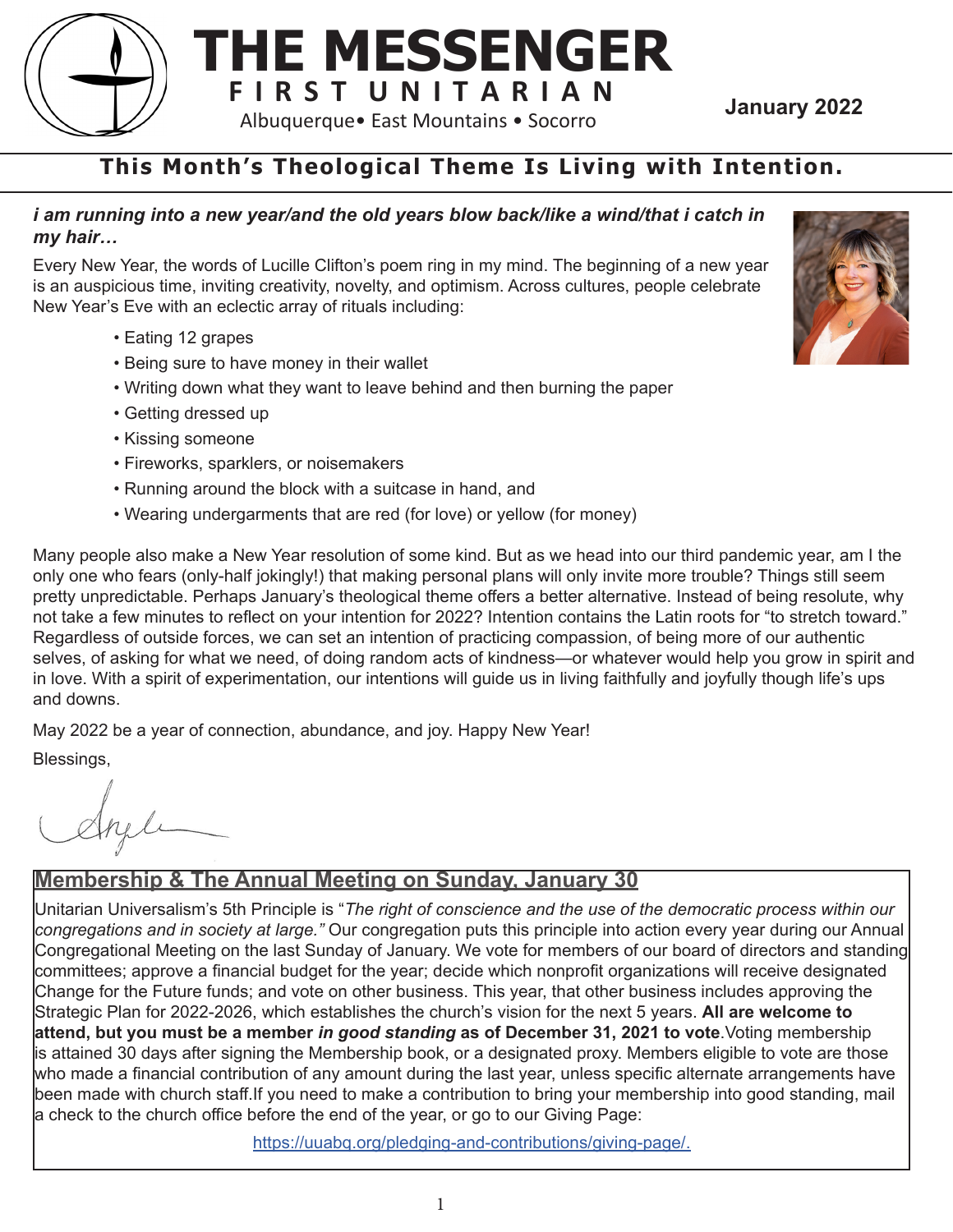#### **January 2**

**"Emerging into Joy"**

#### *The Worship Coordinators*

In these pandemic years, we have been waiting. Though in many ways the world still holds its breath, can we begin to emerge into joy? This interactive service will incorporate our annual worship stations, both in person and on Zoom.

## **January 9**

#### **"Intention"**

#### *The Rev. Angela Herrera*

In physics, "inertia" describes the way things that are in motion continue in that motion until some external force interrupts. It's what you might call the "same old, same old" quality of matter. Our lives can also take on an inertialike quality, perhaps heading in a less than satisfying direction, unless we apply intention to them.

## **January 16**

#### **"Within, Among, Without"** *The Rev. Bob LaVallee*

The work of anti-racism and anti-oppression requires that we encounter it on a variety of levels; within ourselves, in our relationships, and in the systems and institutions of the world. A big first step is understanding what kind of effort is required for what level. On this Sunday before Martin Luther King Day, Rev. Bob LaVallee will explore how we might do this as individuals and as a congregation.

Our next New Member Joining Ceremony is on **Sunday, February 6 at 12:15 pm in Memorial Hall.** To join, you must be at least 14 years old, in agreement with our Mission Covenant, and have made an identifiable financial contribution to the church. You can RSVP for the ceremony by filling out a Ready to Join form on our website (https://uuabq.org/becoming-a-member/readyto-join-form/) or by visiting the Membership Table after in-person worship on Sundays. Email our Director of Membership & Communications, Laira Magnusson, at LMags@uuabq.org with any questions.

#### **January 23**

#### **"Unintended Consequences"**

#### *The Rev. Angela Herrera*

Sometimes we set out with the best intentions, and then things go hilariously or terribly wrong. What then?

#### **January 30**

#### **"Eulogies"**

#### *The Ministers & Spare Parts*

The Healthy Community Committee continues to serve the congregation by providing resources for dealing with conflicts within the church, including those involving members, committees & teams, and ministers. For more information, please see our brochure at the church website under About - Governance & Organization - Conflict Resolution & Healthy Community. To reach the HCC directly, email hcc@uuabq.org.

The popular, annual service dedicated to notable (if sometimes unknown) people who died in the last year. We'll celebrate some of the regular people whose lives touched ours, even if we never knew their names. Inventors, activists, scientists, musicians and more… come for good music and good stories; leave with a spring in your step.

# **Worship Calendar for January**

### **Membership Milestones**

**Welcome to our newest members who joined the church in December!** Julie & Steve Hartig Rebecca Leeman Shanna Sasser Cierra Wagner **Happy Membership Anniversary in January! Ten Years** Eliza Schmid **Fifteen Years** Sandra Noll

Pat Parrish Jennifer & Tom Stark Deedee & Sean Stroud Anna Watkins

**Twenty Years**

Cheri Masitti

**Forty Years**

Jane Baldwin

## **Ready to Join?**

### **Healthy Community and Conflict Resolution**

# **Community News**

#### **Virtual Worship: Sundays at 9:00 am** Enter Meeting ID: 168 223 701 or click here.

### **In-Person Worship: Sundays at 11:00 am**

Social distancing will be observed and masks will be required.

#### **Virtual Vespers: Wednesdays at 7:00 pm**

Enter Meeting ID: 593 831 292 or click here.

You can sign up by emailing Caring@uuabg.org, or by leaving a message with Penny in the church office at (505) 884-1801. We will want your name, phone, and email contact information at the time you sign up.

## **Rev. Bob and His Advisory Committee Want To Hear From You**



We light a candle for David Manning as he enters hospice care, and hold his wife Sarah in our hearts.

I know it may be hard to believe, but I arrived in Albuquerque back in that distant, pre-pandemic time known as Fall 2019. In the past two years, you've gotten to know me as your parish minister, mostly remotely. This entire time, I have been working alongside Rev. Angela, who is a constant fount of feedback and excellent advice. I have a ministerial mentor, Rev. Joel Miller, who serves our UU church in Indianapolis. And I have an advisory committee made up of members of this congregation.

Since Fall 2019, Larry Alei, Kelsey Atherton, Judy Goering, Gilbert Gutierriez, and Carla Williams have met with me every month. Joining us this year is Jerilyn Bowen. Our meetings are wonderful. I talk about the joys and learning opportunities that came up in the last month. I'm asked hard questions about the decisions I make in the pulpit and in daily ministry. And I receive affirmation. I'm so grateful to these thoughtful people for sharing their time and wisdom all this year.

To help me and the advisory committee out, we're seeking your feedback on my ministry, which will help us better understand exactly what is going on in the congregation, and how best I can continue to serve you as your minister. It's important for me to hear your thoughts and impressions of my work for First Unitarian. This feedback will, in part, inform how the committee writes my fall evaluation to the UUA's Ministerial Fellowship Committee, who will determine if I will receive what they call a "renewal." This is a statement that the UUA approves of my work and that I'm one step closer to receiving Full Fellowship as a UU minister.

One note about giving feedback: Because we are all in covenant, we ask that anyone offering feedback tell us who they are.This allows the committee and me to respond perhaps to offer context or make amends—or simply to say thank you. Anonymous feedback doesn't allow for any of those important relationship-building practices.

Your feedback helps me become a better minister, so please reach out to them at the emails below:

Larry Alei: alei 79@yahoo.com Kelsey Atherton: kelsey.d.atherton@gmail.com Jerilyn Bowen: jbowen1@unm.edu Judy Goering: goering1951@yahoo.com Gilbert Gutierriez: nvomxo@hotmail.com Carla Williams: toosnoop@yahoo.com

### **Grief Support Group**

Many in our beloved congregation are grieving the deaths of beloved spouses, partners, family members, or friends. Pandemic isolation has made it much harder for us to comfort one another as we would have even a year ago.

Our First Unitarian Care Team will offer a six-week **Grief Support Group starting on March 1 from 6:00- 7:30 pm on Tuesdays**. If congregational policies allow, we will gather in person. If not, we will use Zoom. The group provides a supportive environment for anyone experiencing personal grief. Facilitated sessions offer companionship, support, information, and activities to assist with your unique grief journey. Experience tells us that you are best served by this opportunity 6-36 months after the death. If you think you will benefit from this kind of support, please consider registering for the spring session.

## *We Light a Candle*

We grieve the sudden death of church member Paul Caskey, who died on December 15. We hold his wife Mary Turpin and his mother Molly Caskey in our loving care.

We mourn with Will Ranken, whose sister Doris has died at the age of 90.

We hold Samantha Miranda in our heart while her father recovers from a heart attack.

*If you're experiencing difficulties, health issues, or transitions, reach out to our Caring Network at caring@ uuabq.org.*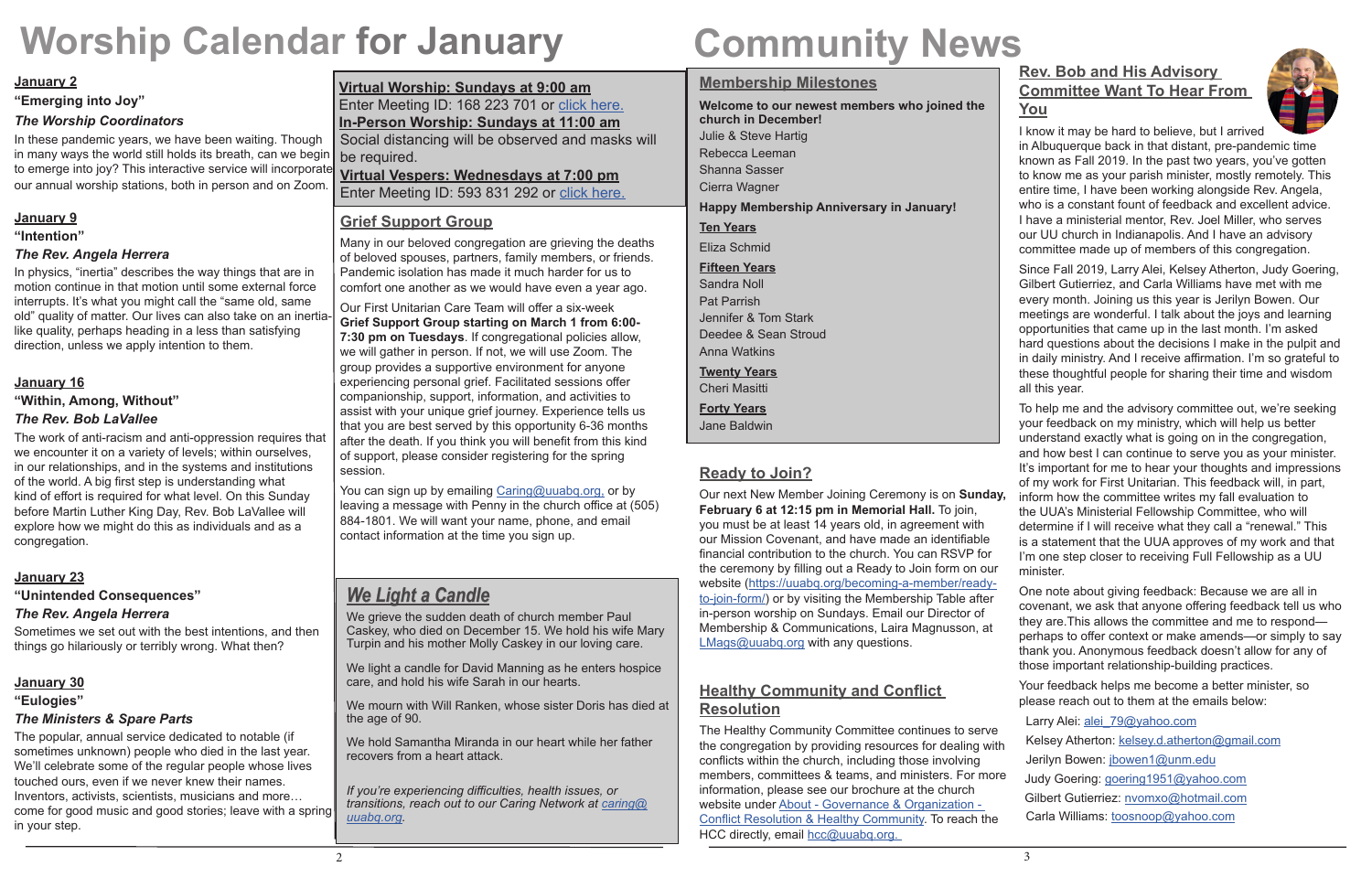# **Community News**

## **From Our Director of Religious Education**



#### Greetings!

This month's resources mention that *Living with Intention* seems to be more about allowing us to connect with who we already are. I loved reading this and thinking about our kids through this lens. There's so much focus on who kids will become, and yet, we can already see in our children that they are builders, or readers, or artists, and so much more. They already possess the talents and interests that will carry them into adulthood. We must give them opportunities to explore what's out there and take what excites them often, that excitement turns out to be because of what's already in them, even if we (and they) didn't know it yet.

I hope you all have been enjoying the weekly lessons I've been sharing. I'll continue sending links to recordings of great stories and fun activities and things to ponder to our registered families. Our stories will explore Intention through the lenses of Empathy, Passion, Persistence, Accepting Mistakes, and Pausing. At church, we'll continue to connect to each other through play. It is my intention to have children and families associate our RE program with fun and friends. We'll grow from there!

*"At the center of your being, you have the answer; you know who you are, and you know what you want." -Lao Tzu*  Our children need time to play. Time spent outside on our playground helps children re-establish connection with adults, other children, and our church environment. If you are comfortable with returning, we are here. If you're waiting, we'll be here when you're ready. The theme of play and interaction will continue. In the case of inclement weather, I will offer our chapel

#### **Mia Noren**

**Director of Religious Education, Credentialed Dre@uuabq.org** 

The very best way to stay up to date with the latest in First U RE is to register your children/youth in our program. It's free, and you'll remain on our email list which we use to communicate the most to date information about classes,

holidays, and events. You also get access to our exclusive Facebook page, a special birthday gift from us, and more! Click here to register your family or use this QR code to go to the new Google form registration.





#### **Our Current Programming for Children**

and entry hallways as a place for indoor activities such as art and block play. When we have more volunteers, we can expand into other rooms.

If you want to be a part of our RE community, please consider volunteering for a session of play! Click here: **https://tinyurl.com/UUABQplay.** We are not yet asking for volunteer teachers.

At home, parents have been responsible for the Religious Education of their children. Noting that families are not returning in large numbers yet, Mia has begun creating weekly posts and emails featuring a recorded storybook on the theme, and an activity to do with your children. Please give feedback on how this is working for you, how it could be better, or even if you don't find it helpful.

#### **Youth News**



Katie Covey, the DRE for Soul Matters, shared that her research for this month's youth packet, *Living with Intention*, revealed that "intention is different from setting goals or resolutions in that it 'pulls us into' who we truly are. Goals and resolutions 'push us out' into future

possibilities." To set intentions, we must listen to our inner voice, which tells us who we truly are.

This distinction is especially important this month—a time we hear tons of talk about creating goals and imagining who we might become. We've likely all heard about New Year's resolutions, which seem to be all about creating a "brand new you." But might there be a deeper part of us that longs to simply lean into who we already are? Finally be you!

We'll explore the skills it takes to live with intention: passion, persistence, accepting mistakes, and taking pause.

**Alana Rodriguez (youth@uuabq.org) Youth Programs Coordinator, RE Assistant** 

4 5 5 5 and 3 and 3 and 3 and 3 and 3 and 3 and 3 and 3 and 3 and 3 and 3 and 3 and 3 and 3 and 3 and 3 and 3 and 3 and 3 and 3 and 3 and 3 and 3 and 3 and 3 and 3 and 3 and 3 and 3 and 3 and 3 and 3 and 3 and 3 and 3 and

# **Religious Education**

## **Monthly Financial Update**

Our Operating Fund financial position has improved from last month, due to the large amount of contributions we have received. Thank you! Our operating expenses are still low, because the campus was closed most of the year. We currently have an Operating Fund Balance of \$62,711 and we are still expecting more year-end Pledge Payments through December. We appreciate your generosity! If you have questions, please contact our Director of Finance, Phillip Robinson, at accountant@uuabq.org.

| <b>First Unitarian Church of Albuguerque</b> |               |                   |                 |                                                               |
|----------------------------------------------|---------------|-------------------|-----------------|---------------------------------------------------------------|
| <b>2021 Financial Update</b>                 |               |                   |                 |                                                               |
| (Fund 01- Operating Revenue & Expenses)      |               |                   |                 |                                                               |
|                                              | 2021          | 2021 Nov          | 2021            |                                                               |
| As of 11/30/2021                             | <b>Budget</b> | <b>YTD Actual</b> | <b>Forecast</b> | <b>Comments</b>                                               |
| <b>Contribution Revenue</b>                  | 982,436       | 892,088           | 959,155         | Contributions are slightly down,<br>Need 2021 pledge payments |
| <b>Other Revenue</b>                         | 48,950        | 30,371            | 31,039          | Low due to deferred reopening                                 |
| <b>TOTAL REVENUE</b>                         | 1.031.386     | 922.459           | 990,193         |                                                               |
| <b>Compensation Expenses</b>                 | 782.725       | 673,650           |                 | 733,714 Low due to deferred reopening                         |
| <b>Operating Expenses</b>                    | 139.000       | 120.257           |                 | 129.445 Low due to deferred reopening                         |
| <b>Program Expenses</b>                      | 31,800        | 20,253            | 21,581          | Low due to deferred reopening                                 |
| <b>Capital Expenses</b>                      | 86,084        | 67,686            | 86.084          | <b>Expected as budgeted</b>                                   |
| <b>Other Expenses</b>                        | 98.333        | 84.457            |                 | 95,668 Low due to deferred reopening                          |
| <b>TOTAL EXPENSES</b>                        | 1,137,942     | 966,304           | 1,066,493       |                                                               |
|                                              |               |                   |                 |                                                               |
| <b>EXCESS INCOME/EXPENSES</b>                | $-106,556$    | -43,845           | $-76,299$       |                                                               |
| Allocated Surplus- Prior Yr                  | 106,556       | 106.556           | 106,556         |                                                               |
| <b>ENDING SURPLUS / DEFICIT</b>              | $\bf{0}$      | 62,711            | 30,257          | <b>Ending Fund Balance</b>                                    |

## **Board of Directors Update**

I look forward to seeing everyone at the Annual Meeting on January 30 at 2:00 pm. We will have important decisions to make together.

The Strategic Planning Task Force will present five directions that have emerged from discussions with many church groups, members, and friends. **We will vote on whether to commit to these strategic directions for the next 5 years:**

**Anti-Racism / Anti-Oppression**: Embracing multiple cultures in our church and building our relational skills to be fully inclusive;

**Church for All Ages:** Weaving all ages into all we do to support each other at each stage of our lives;

**Engagement & Connection**: Strengthening connections and deepening relationships to care for each other;

**Welcoming Campus**: Putting our campus to work to serve our values;

**Social Justice**: Joining forces with community partners and our youth to work for social, economic, and environmental justice.

The congregation will also vote on next year's budget. We are facing a significant gap between pledges and an operating budget that includes newer paid positions— Director of Operations, Director of Finance, IT support, Tech Arts Director—as well as our fabulous first-rate ministers and existing church staff.

The budget assumes the ability to rent out space in the Arc Building from time to time to cover the cost of owning it—anticipated at \$8,000/year. Given our current funding gap, the Board is looking to a new Director of Operations to explore viable options for the Arc Building, including a 2-3 year lease—hopefully to a non-profit that aligns with our mission and values—until we can update our campus master plan in 2023.

#### **The budget does not yet include items we know we need, but don't currently have funds to cover, including:**

**Funds for training** on diversity, inclusion, implicit bias, cultural competence, and interpersonal skills which we will need for a focused year of action in 2022, **leading to a vote on adopting the 8th Principle in 2023.** 

#### **Funds to update our Campus Master Plan**

(~\$15,000), which includes deciding how best to use the Arc Building (and what to call it!), incorporate it into our campus, and phase out the Arnold/Wesson Building, which is at the end of its life.

#### **Funds to cover a paid position for a Social Justice Coordinator.**

These funding gaps echo the Strategic Directions, highlighting the gaps between where church members want to be, and where they see our church now. We are a healthy and growing church, and we have big dreams—some which may be future phases of a larger vision.

We are also a church of ourselves; we travel together on a long road. I am so grateful to journey with all of you.

*- Mikaela Renz-Whitmore, President*

**2022 Congregational Annual Meeting** Sunday, January 30 2:00 pm **Sav<sup>e</sup> <sup>t</sup>h<sup>e</sup> <sup>D</sup>ate!**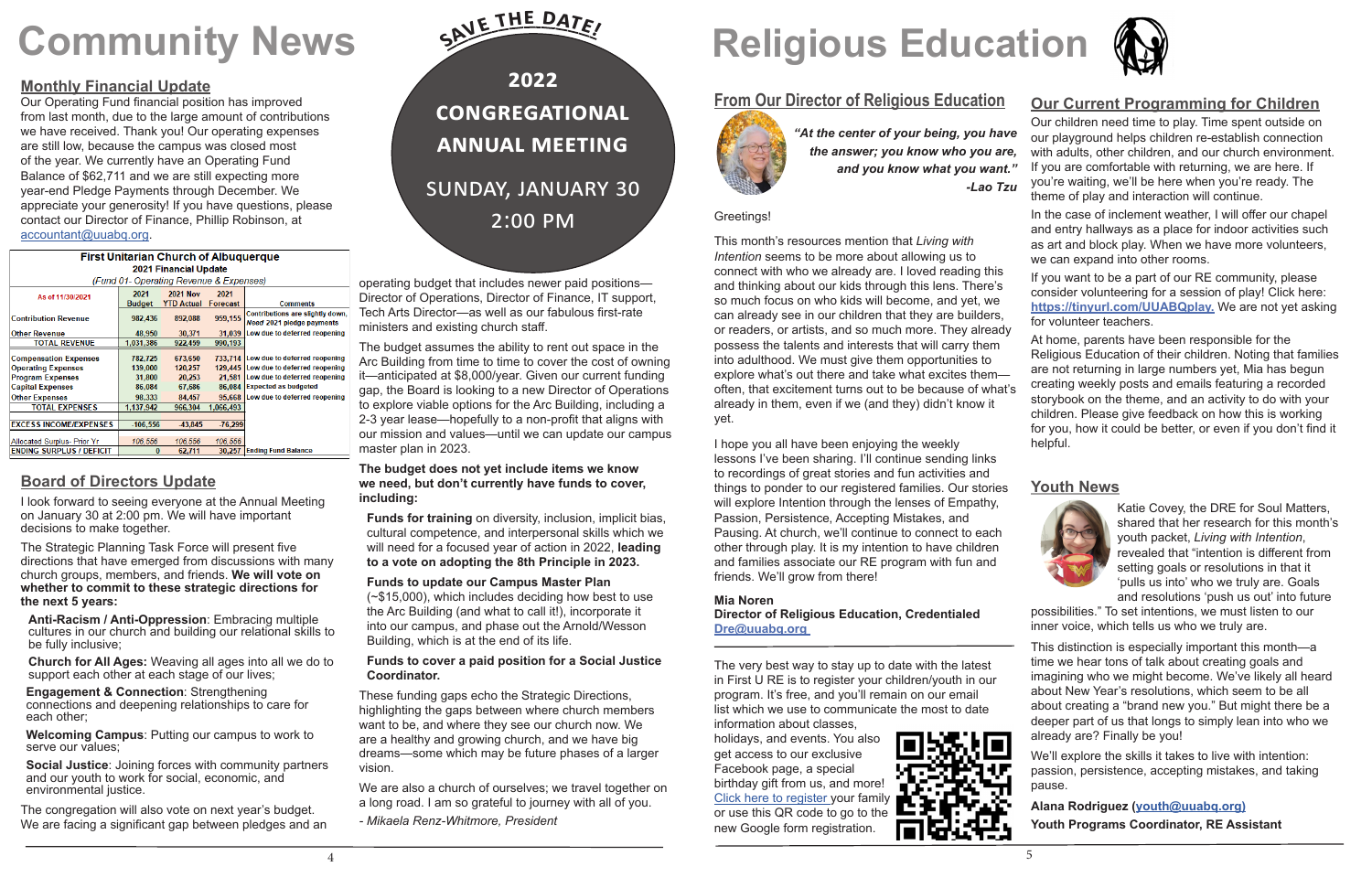#### **Sunday Explorations**

Bring your tea or coffee and join us at 10:00 on Sundays!

#### **Meeting ID: 842 4289 2753/Passcode: 041625**

This month, Sunday Explorations topics will include documents from UU figures in our rich history. We will explore topics that, although addressed more than a century ago, have some relevance as we consider social issues of today. Copies of the readings will be sent prior to the discussions.

#### **January 2: "The Sympathy of Religions." 1870**

Thomas Wentworth Higginson was a UU minister, an author, lecturer, and abolitionist. He spoke of a common core of all religions. Let's consider his radical message of his time. Angela Merkert, facilitator.

#### **January 9:"On the Equality of the Sexes." 1790**

Judith Sargent Murray was the first published American advocate for women's rights. Read her essay of advocacy and consider its relevance in today's challenging discourse. Angela Merkert, facilitator.

#### **January 16: "The Great Lawsuit. Man vs Men.**

**Woman vs Women." 1843** Margaret Fuller called for more than the spiritual equality that other UU ministers supported in the Transcendental movement. She challenged gender inequalities of marriage and spiritual doctrine. Let's consider how those inequalities manifest in our culture today. Angela Merkert, facilitator.

#### **Janary 23: Keep Sharp: Build a Better Brain at Any**

**Age** Sanjay Gupta, MD, a neurosurgeon and guest on CNN, is the author of this excellent book for the next series of classes. "Whether you're concerned about memory loss or want to boost your mental acuity, this book presents the latest science in accessible language." Ron Friederich, MD, facilitator.

#### **January 30: "On the Errors of the Trinity," 1531**

Michael Servetus made an early radical challenge to the Christian concept of the Trinity—Father, Son and Holy Ghost. How did he approach his critique and what is its relevance today? Note that this was written almost five centuries ago. Angela Merkert, facilitator.

## **Music Notes from Susan Peck**

Our musical highlight in January is the annual Eulogies service on January 30, featuring Spare Parts, our contemporary band. We will share songs to honor some of the notable musicians who passed

in 2021, including beloved singer-songwriter Nancy Griffith, Jamaican songwriter and percussionist Bunny Wailer, Broadway legend Stephen Sondheim, groundbreaking lesbian rocker Alix Dobkin, folk hymnist Bill Staines, jazz pianist Chick Corea, iconic Supremes sounder Mary Wilson, and as many others as we can fit. Contact Susan (speck@uuabq.org) if you would like to contribute (even on one song) and are available for Tuesday evening rehearsals. **We will eulogize more musicians lost in 2021 at our Zoom Open Mic on January 23 (4th Sunday @ 4:00).**

Sol Singers and Chalice Choir continue to rehearse, masked and widely spaced. Both choirs will be seeking opportunities to sing for others in outdoor settings. All are welcome to join the singing. Sol Singers, our pastoral care choir, meets every Monday in the Social Hall, 5:30 - 6:30, with a Zoom option. Sol Singers sing healing chants, music to celebrate the earth and seasons, and folk hymns, all in the aural tradition. Chalice Singers meet Thursdays in the Social Hall, 6:30 - 8:00, singing four-part choral repertoire from a variety of sources.

## **English & Citizenship Tutors Needed**



First Unitarian's Adult Literacy and Citizenship program has been functioning online or in vaccinated small groups since 2020. At the end of January, we are hoping to register students for inperson English and Citizenship Classes on Monday evenings from 6:15 to 8:00

pm. As some online teaching will also continue, we need three types of volunteers: those who will teach in-person Monday evenings, some who will teach individuals online, and some who will assist with the online application for citizenship program for people who have been pre-screened by the NMILC. Citizenship applications are usually completed in 2 to 3 hours and training will be provided. As we don't yet know how many students will register, we don't know how many tutors and substitutes we will need. Please contact Connie Molecke at conniemolecke@gmail.com if you are considering volunteering for this program.



# **Connect & Learn**

## **Wisdom Circle: The Poetry of Conflict**

## **Resolution**

### **Earth Web's Green Corner**

with Laura Paskus, author of *At the Precipice, New Mexico's Changing Climate,* published in 2020 by UNM Press. Laura is a longtime reporter based in Albuquerque, currently the environmental reporter for NM PBS, where she produces a monthly series, "Our Land: New Mexico's Environmental Past, Present and Future" for New Mexico in Focus.

Earth Web is having a four-session book study on *At The Precipice* starting January 30, and then on February 13, 27, and March 13. We will meet on Zoom from 7:00 - 8:30 pm. If you would like to sign up for the study, get a copy of the book and start reading! Email Marilyn O'Boyle at marilynlea@aol.com, so you can be a part of the group and get the Zoom link.

**Saturday, January 15 10:00 am - noon** As we venture forth into another challenging year. we of the elder persuasion will come together to enjoy poems by Joy Harjo and Mark Nepo that concern resolving conflicts. Casey Spivey will lead the discussion and provide copies of the poems along with the questions to be addressed. All are welcome. Bring your seasoned wisdom along and something fortifying to sip. Given the surges of Covid variants, we may need to go back to meeting on zoom for awhile. If so, Jerilyn will let the Wisdom Circle list know before the January meeting and provide a link. If it turns out we'll be meeting in person as usual in January and families experiencing homelessness, and First Unitarian has been supporting this project for 5 years. Our volunteers cook meals, and provide laundry service and supplies for families. We will host four weeks in 2022: February 27 - March 6, April 10 - 17, July 31 – August 7 and October 30 – November 6. Family Promise ABQ is now in their new space at 1516 San Pedro Dr NE, 87110, and renovations are underway in order to house 8 families, who will remain at Church of the Good Shepherd until the renovations are completed. You can support Family Promise by sending financial donations to the above address.

## **CUUPS This Month**

you'd prefer to attend on zoom, let her know and she'll arrange for that. Contact Jerilyn at *jbowen1@unm.edu.* At our December meeting, we had a great conversation It has been my honor to serve as the Family Promise Coordinator for the past 3 years. The friendships gained and work we have done together make me so proud and grateful. I am stepping back now and welcoming Peggy Whitmore into the Coordinator's shoes!! Thank you for your continued support!

### **Family Promise Update**

Family Promise is a national organization supporting

Coyote Willow CUUPS will have a **Virtual Semi-Annual Meeting on Friday, January 14 at 7:00 pm**. We will vote on officer positions, set our calendar for the next six months, decide what direction we want our CUUPS group to go in, and where we will direct our attention and energy for the next half of the year. After our business is complete, if time permits, it will give us time to socialize. Eating dinner during the meeting is perfectly acceptable! Please have a candle and source of flame nearby. Email bboydbabe@gmail.com for the Zoom log in information. this month is *Shaman Winter* by Rudolfo Anaya. Contact Joyce Etheridge at 509-308-5523 for further information. **The Nonfiction Book Group** meets every Wednesday at 2:00 pm in the Arnold Room. Contact Bob Wood (roberttwood@gmail.com) for more information. The **Readings on Racism Group** meets the last Wednesday of each month at 3:30 pm. Contact Elly Van Mil (emvmil@yahoo.com) to be added to their email list.

*Paula Fisher*



**The Bread, Wine, and Book Club** will meet on **Friday, January 14 at 7:00 pm.** Our book will be *Hamnet: A Novel of the Plague* by Maggie O'Farrell. Contact Martha Beyerlein (martha.beyerlein@ comcast.net) for more information.

**The Monday Afternoon Book Club** will meet **Monday, January 17 at 1:30 pm** on Zoom. Our book

# **Groups & Activities**